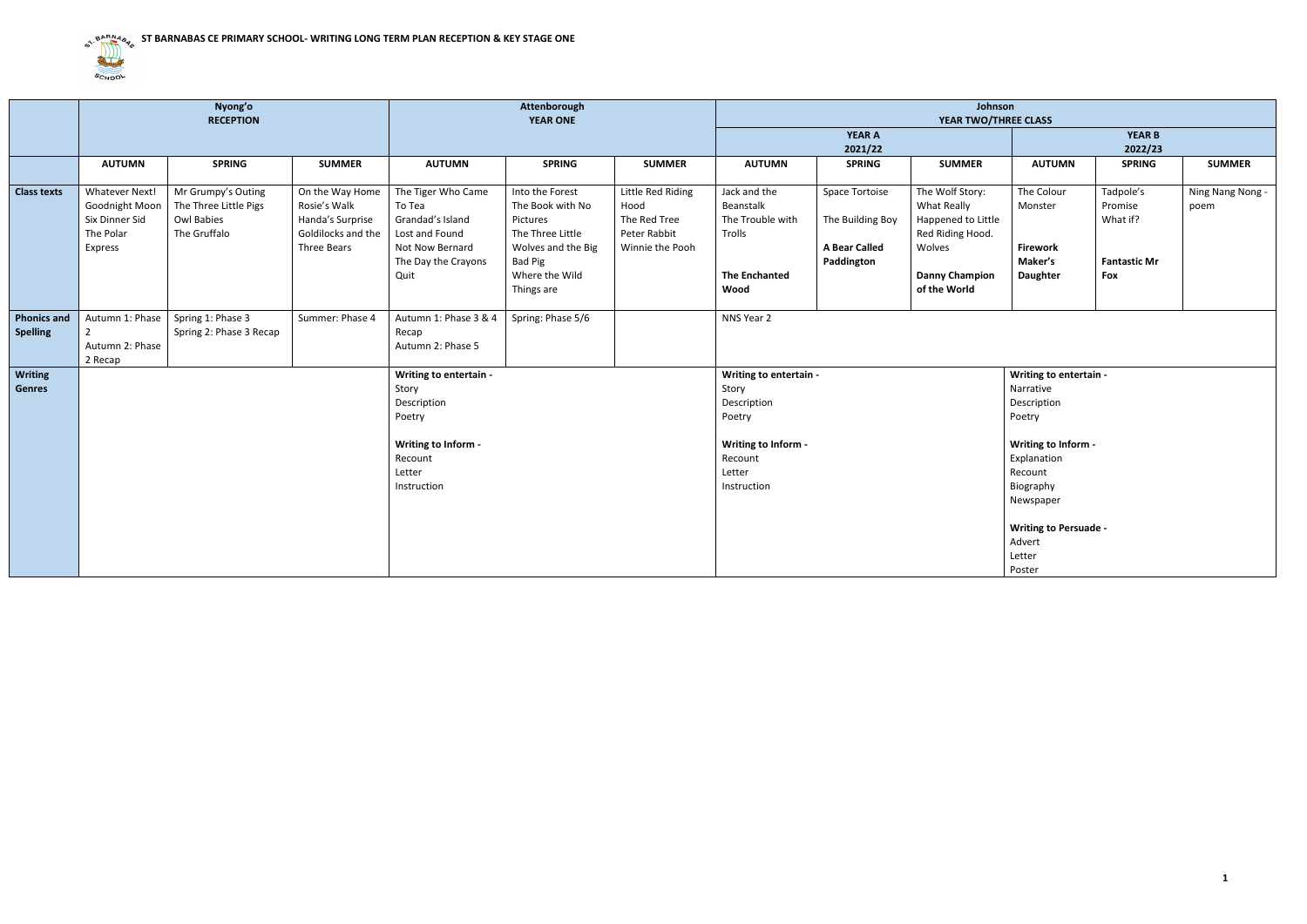| <b>Writing</b>    | Children in Reception will:<br>Spell words by identifying the sounds and then writing<br>the sound with letter/s.<br>Write short sentences with words with known sound-<br>letter correspondences using a capital letter and full stop.<br>Re-read what they have written to check that it makes<br>sense.<br>ELG: Writing:<br>Children at the expected level of development will:<br>Write recognisable letters, most of which are correctly<br>formed;<br>Spell words by identifying sounds in them and<br>representing the sounds with a letter or letters;<br>Write simple phrases and sentences that can be read by others. | Write sentences by:<br>saying out loud what they are going to write about<br>$\bullet$<br>composing a sentence orally before writing it<br>$\bullet$<br>sequencing sentences to form short narratives<br>$\bullet$<br>re-reading what they have written to check that it makes<br>$\bullet$<br>sense<br>discuss what they have written with the teacher or other<br>$\bullet$<br>pupils<br>read aloud their writing clearly enough to be heard by their<br>peers and the teacher                                                                                                                                                                                                                                                                                                                                                                                                                                                            | Pupils should be taught to:<br>develop positive attitudes towards and stamina for<br>$\bullet$<br>writing by:<br>writing narratives about personal experiences and<br>$\bullet$<br>those of others (real and fictional)<br>writing about real events<br>$\bullet$<br>writing poetry<br>$\bullet$<br>writing for different purposes<br>$\bullet$<br>consider what they are going to write before<br>$\bullet$<br>beginning by:<br>$\circ$<br>planning or saying out loud what they are going to<br>write about<br>$\circ$<br>writing down ideas and/or key words, including new<br>vocabulary<br>$\circ$<br>encapsulating what they want to say, sentence by<br>sentence make simple additions, revisions and corrections to<br>their own writing by:<br>evaluating their writing with the teacher and other<br>$\circ$<br>pupils re-reading to check that their writing makes sense and<br>that verbs to indicate time are used correctly and<br>consistently, including verbs in the continuous form<br>$\circ$<br>proof-reading to check for errors in spelling,<br>grammar and punctuation [for example, ends of sentences<br>punctuated correctly]<br>read aloud what they have written with appropriate<br>intonation to make the meaning clear. |
|-------------------|----------------------------------------------------------------------------------------------------------------------------------------------------------------------------------------------------------------------------------------------------------------------------------------------------------------------------------------------------------------------------------------------------------------------------------------------------------------------------------------------------------------------------------------------------------------------------------------------------------------------------------|---------------------------------------------------------------------------------------------------------------------------------------------------------------------------------------------------------------------------------------------------------------------------------------------------------------------------------------------------------------------------------------------------------------------------------------------------------------------------------------------------------------------------------------------------------------------------------------------------------------------------------------------------------------------------------------------------------------------------------------------------------------------------------------------------------------------------------------------------------------------------------------------------------------------------------------------|-------------------------------------------------------------------------------------------------------------------------------------------------------------------------------------------------------------------------------------------------------------------------------------------------------------------------------------------------------------------------------------------------------------------------------------------------------------------------------------------------------------------------------------------------------------------------------------------------------------------------------------------------------------------------------------------------------------------------------------------------------------------------------------------------------------------------------------------------------------------------------------------------------------------------------------------------------------------------------------------------------------------------------------------------------------------------------------------------------------------------------------------------------------------------------------------------------------------------------------------------------|
| <b>Vocabulary</b> | Follow the Tier 2 word list from Vocabulary Ninja<br>Words are assigned by month<br>https://vocabularyninja.co.uk/shop/tier-2-words/                                                                                                                                                                                                                                                                                                                                                                                                                                                                                             | Follow the Tier 2 word list from Vocabulary Ninja<br>Words are assigned by month<br>https://vocabularyninja.co.uk/shop/tier-2-words/                                                                                                                                                                                                                                                                                                                                                                                                                                                                                                                                                                                                                                                                                                                                                                                                        | Follow the Tier 2 word list from Vocabulary Ninja<br>Words are assigned by month<br>https://vocabularyninja.co.uk/shop/tier-2-words/                                                                                                                                                                                                                                                                                                                                                                                                                                                                                                                                                                                                                                                                                                                                                                                                                                                                                                                                                                                                                                                                                                                  |
| <b>Spelling</b>   | Children in Reception will:<br>Spell words by identifying the sounds and then writing<br>the sound with letter/s.<br>ELG: Writing:<br>Children at the expected level of development will:<br>Spell words by identifying sounds in them and<br>representing the sounds with a letter or letters;                                                                                                                                                                                                                                                                                                                                  | Spell:<br>words containing each of the 40+ phonemes already taught<br>$\bullet$<br>common exception words<br>$\bullet$<br>the days of the week<br>Name the letters of the alphabet:<br>naming the letters of the alphabet in order<br>$\bullet$<br>using letter names to distinguish between alternative<br>spellings of the same sound<br>Add prefixes and suffixes:<br>using the spelling rule for adding -s or -es as the plural<br>marker for nouns and the third person singular marker for verbs<br>using the prefix un-<br>using -ing, -ed, -er and -est where no change is needed in<br>the spelling of root words [for example, helping, helped, helper,<br>eating, quicker, quickest]<br>apply simple spelling rules and guidance, as listed in English<br>$\bullet$<br>Appendix 1<br>write from memory simple sentences dictated by the teacher<br>that include words using the GPCs and common exception words<br>taught so far | Spell by:<br>segmenting spoken words into phonemes and<br>$\bullet$<br>representing these by graphemes, spelling many correctly<br>learning new ways of spelling phonemes for which<br>$\bullet$<br>one or more spellings are already known, and learn some<br>words with each spelling, including a few common<br>homophones<br>learning to spell common exception words<br>$\bullet$<br>learning to spell more words with contracted forms<br>$\bullet$<br>learning the possessive apostrophe (singular) [for<br>$\bullet$<br>example, the girl's book]<br>distinguishing between homophones and near-<br>$\bullet$<br>homophones<br>add suffixes to spell longer words, including -ment,<br>$\bullet$<br>-ness, -ful, -less, -ly<br>apply spelling rules and guidance, as listed in English<br>$\bullet$<br>Appendix 1<br>write from memory simple sentences dictated by<br>$\bullet$<br>the teacher that include words using the GPCs, common<br>exception words and punctuation taught so far.                                                                                                                                                                                                                                                   |

|    | Pupils should be taught to:                                 |
|----|-------------------------------------------------------------|
|    | Plan their writing by:                                      |
|    | discussing writing similar to that which they are           |
|    | planning to write in order to understand and learn from     |
|    | its structure, vocabulary and grammar                       |
|    | discussing and recording ideas                              |
|    | Draft and write by:                                         |
|    | composing and rehearsing sentences orally                   |
|    | (including dialogue), progressively building a varied and   |
|    | rich vocabulary and an increasing range of sentence         |
|    | structures (English Appendix 2)                             |
|    | organising paragraphs around a theme                        |
| W  | in narratives, creating settings, characters and            |
|    |                                                             |
|    | plot                                                        |
|    | in non-narrative material, using simple                     |
| ٥: | organisational devices [for example, headings and sub-      |
|    | headings]                                                   |
|    | Evaluate and edit by:                                       |
| ıd | assessing the effectiveness of their own and                |
|    | others' writing and suggesting improvements                 |
|    | proposing changes to grammar and vocabulary                 |
|    | to improve consistency, including the accurate use of       |
|    | pronouns in sentences                                       |
|    | proof-read for spelling and punctuation errors              |
| te | read aloud their own writing, to a group or the             |
|    | whole class, using appropriate intonation and controlling   |
|    | the tone and volume so that the meaning is clear.           |
|    |                                                             |
|    |                                                             |
|    |                                                             |
|    |                                                             |
|    |                                                             |
|    | Follow the Tier 2 word list from Vocabulary Ninja           |
|    | Words are assigned by month                                 |
|    | https://vocabularyninja.co.uk/shop/tier-2-words/            |
|    |                                                             |
|    | Pupils should be taught to:                                 |
|    | use further prefixes and suffixes and understand            |
|    | how to add them                                             |
|    | spell further homophones                                    |
|    | spell words that are often misspelt                         |
|    | place the possessive apostrophe accurately in               |
|    | words with regular plurals [for example, girls', boys'] and |
|    | in words with irregular plurals [for example, children's]   |
| s  | use the first two or three letters of a word to             |
|    | check its spelling in a dictionary                          |
|    | write from memory simple sentences, dictated                |
|    | by the teacher, that include words and punctuation          |
|    | taught so far.                                              |
|    | (See NC English appendix 1)                                 |
|    |                                                             |
|    |                                                             |
|    |                                                             |
|    |                                                             |
| sh |                                                             |
|    |                                                             |
|    |                                                             |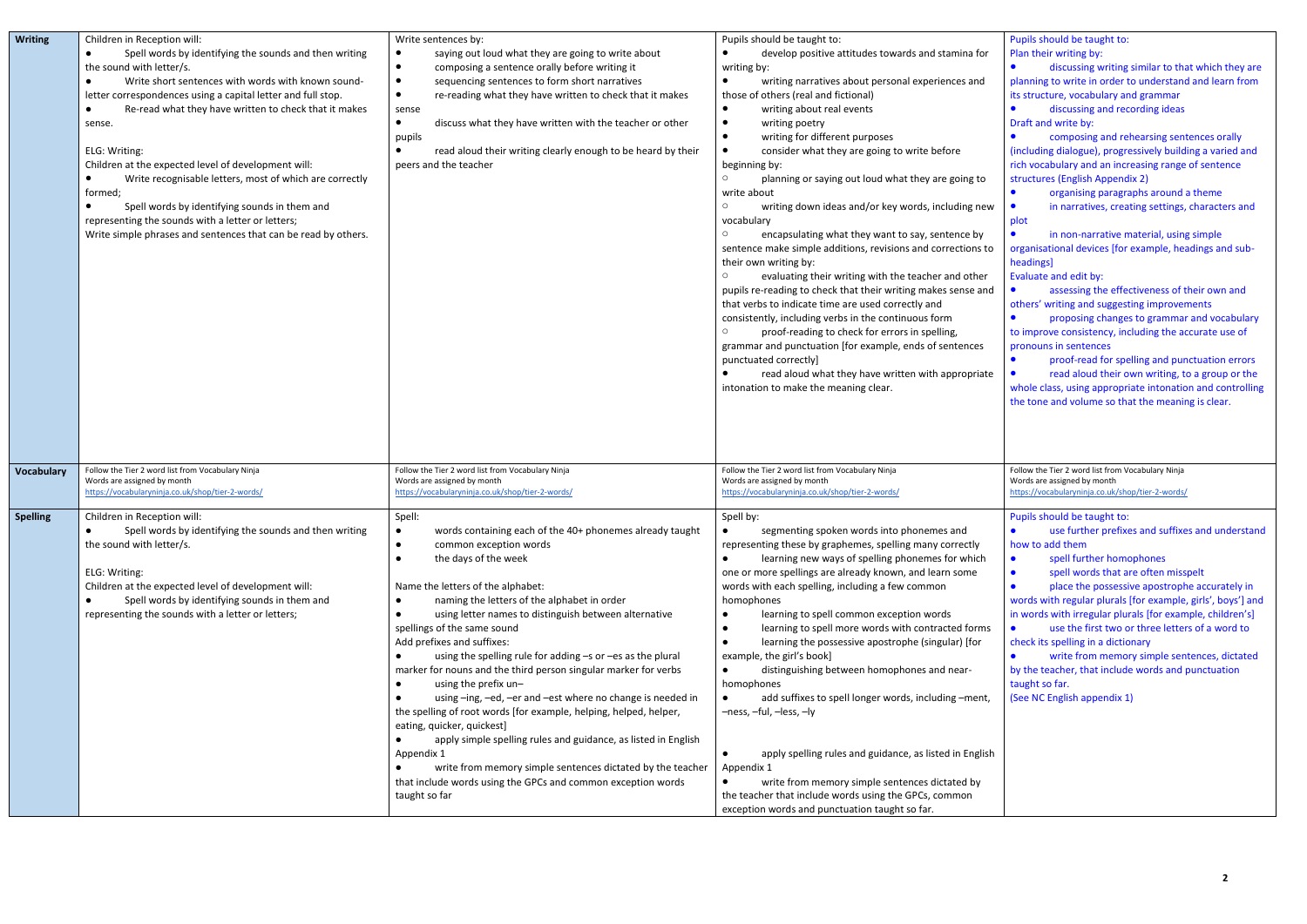| Grammar<br>(Word<br>Class/<br>Sentence) |                                                                                                                                                                                                                                                                                                                                                                                                                                                                     | Word:<br>Regular plural noun suffixes -s or -es [for example, dog, dogs; wish,<br>wishes], including the effects of these suffixes on the meaning of the<br>noun<br>Suffixes that can be added to verbs where no change is needed in the<br>spelling of root words (e.g. helping, helped, helper)<br>How the prefix un- changes the meaning of verbs and adjectives<br>[negation, for example, unkind, or undoing: untie the boat<br>Sentence:<br>How words can combine to make sentences Joining words and joining<br>clauses using and<br>Text:<br>Sequencing sentences to form short narratives | Word:<br>Formation of nouns using suffixes such as -ness, -er and by<br>compounding [for example, whiteboard, superman]<br>Formation of adjectives using suffixes such as -ful, -less<br>(A fuller list of suffixes can be found on page 56 in the year 2<br>spelling section in English Appendix 1)<br>Use of the suffixes -er, -est in adjectives and the use of -ly in<br>Standard English to turn adjectives into adverbs<br>Sentence:<br>Subordination (using when, if, that, because) and co-<br>ordination (using or, and, but)<br>Expanded noun phrases for description and specification [for<br>example, the blue butterfly, plain flour, the man in the moon]<br>How the grammatical patterns in a sentence indicate its<br>function as a statement, question, exclamation or command<br>Text:<br>Correct choice and consistent use of present tense and past<br>tense throughout writing<br>Use of the progressive form of verbs in the present and past<br>tense to mark actions in progress [for example, she is<br>drumming, he was shouting] |
|-----------------------------------------|---------------------------------------------------------------------------------------------------------------------------------------------------------------------------------------------------------------------------------------------------------------------------------------------------------------------------------------------------------------------------------------------------------------------------------------------------------------------|----------------------------------------------------------------------------------------------------------------------------------------------------------------------------------------------------------------------------------------------------------------------------------------------------------------------------------------------------------------------------------------------------------------------------------------------------------------------------------------------------------------------------------------------------------------------------------------------------|--------------------------------------------------------------------------------------------------------------------------------------------------------------------------------------------------------------------------------------------------------------------------------------------------------------------------------------------------------------------------------------------------------------------------------------------------------------------------------------------------------------------------------------------------------------------------------------------------------------------------------------------------------------------------------------------------------------------------------------------------------------------------------------------------------------------------------------------------------------------------------------------------------------------------------------------------------------------------------------------------------------------------------------------------------------|
| <b>Grammar</b><br>(Punctuatio<br>n)     |                                                                                                                                                                                                                                                                                                                                                                                                                                                                     | Separation of words with spaces<br>Introduction to capital letters, full stops, question marks and<br>exclamation marks to demarcate sentences<br>Capital letters for names and for the personal pronoun I                                                                                                                                                                                                                                                                                                                                                                                         | Use of capital letters, full stops, question marks and<br>exclamation marks to demarcate sentences<br>Commas to separate items in a list<br>Apostrophes to mark where letters are missing in spelling<br>and to mark singular possession in nouns [for example, the<br>girl's name]                                                                                                                                                                                                                                                                                                                                                                                                                                                                                                                                                                                                                                                                                                                                                                          |
| <b>Terminology</b><br>for pupils        |                                                                                                                                                                                                                                                                                                                                                                                                                                                                     | letter, capital letter word, singular, plural sentence punctuation, full<br>stop, question mark, exclamation mark                                                                                                                                                                                                                                                                                                                                                                                                                                                                                  | noun, noun phrase statement, question, exclamation,<br>command compound, suffix adjective, adverb, verb tense<br>(past, present) apostrophe, comma                                                                                                                                                                                                                                                                                                                                                                                                                                                                                                                                                                                                                                                                                                                                                                                                                                                                                                           |
| <b>Handwriting</b>                      | Children in Reception will:<br>Develop their small motor skills so that they can use a<br>range of tools competently, safely and confidently. Suggested<br>tools: pencils for drawing and writing, paintbrushes, scissors,<br>knives, forks and spoons.<br>Use their core muscle strength to achieve a good posture<br>when sitting at a table or sitting on the floor.<br>Develop the foundations of a handwriting style which is<br>fast, accurate and efficient. | sit correctly at a table, holding a pencil comfortably and<br>$\bullet$<br>correctly<br>begin to form lower-case letters in the correct direction,<br>starting and finishing in the right place<br>form capital letters<br>$\bullet$<br>form digits 0-9<br>$\bullet$<br>understand which letters belong to which handwriting<br>'families' (i.e. letters that are formed in similar ways) and to practise<br>these.                                                                                                                                                                                | form lower-case letters of the correct size relative to<br>one another<br>start using some of the diagonal and horizontal<br>$\bullet$<br>strokes needed to join letters and understand which letters,<br>when adjacent to one another, are best left unjoined<br>write capital letters and digits of the correct size,<br>orientation and relationship to one another and to lower<br>case letters                                                                                                                                                                                                                                                                                                                                                                                                                                                                                                                                                                                                                                                          |

|         | Use conjunctions, adverbs, prepositions, mostly<br>accurately, to inform time, place or cause.                                          |
|---------|-----------------------------------------------------------------------------------------------------------------------------------------|
|         | Use conjunctions (when, so, before after, while, because)<br>Use adverbs (then, next, soon)                                             |
|         | Use prepositions (before, after, during, in, because of)                                                                                |
| 2       | Use nouns and noun phrases, modified by adjectives and<br>other nouns to add detail, experimenting with adjectives                      |
|         | to create impact                                                                                                                        |
| in      | Correctly use verbs in the 1st, 2nd and 3rd person<br>Use the perfect form of verbs to mark relationships                               |
|         | between time and cause                                                                                                                  |
|         | Year 3:                                                                                                                                 |
|         | Word:<br>Formation of nouns using a range of prefixes [for example                                                                      |
| эr      | super-, anti-, auto-]                                                                                                                   |
| n]      | Use of the forms a or an according to whether the next<br>word begins with a consonant or a vowel [for example, a<br>rock, an open box] |
| d       | Word families based on common words, showing how                                                                                        |
|         | words are related in form and meaning [for example,<br>solve, solution, solver, dissolve, insoluble]                                    |
|         |                                                                                                                                         |
|         | Sentence:<br>Expressing time, place and cause using conjunctions [for                                                                   |
| t       | example, when, before, after, while, so, because],                                                                                      |
|         | adverbs [for example, then, next, soon, therefore], or                                                                                  |
|         | prepositions [for example, before, after, during, in,<br>because of]                                                                    |
|         |                                                                                                                                         |
|         | Text:                                                                                                                                   |
|         | Introduction to paragraphs as a way to group related                                                                                    |
|         | material                                                                                                                                |
|         | Headings and sub-headings to aid presentation<br>Use of the present perfect form of verbs instead of the                                |
|         | simple past [for example, He has gone out to play                                                                                       |
|         | contrasted with He went out to play                                                                                                     |
|         | Use capital letters, full stops, question marks, exclamation                                                                            |
|         | marks and commas for lists.                                                                                                             |
|         | Begin to use inverted commas to indicate direct speech                                                                                  |
|         | Group ideas into basic paragraphs                                                                                                       |
|         | Write under headings and sub headings                                                                                                   |
|         |                                                                                                                                         |
|         |                                                                                                                                         |
|         | Pupils should be taught to:                                                                                                             |
|         | use the diagonal and horizontal strokes that are                                                                                        |
|         | needed to join letters and understand which letters,<br>when adjacent to one another, are best left unjoined                            |
|         | increase the legibility, consistency and quality of                                                                                     |
|         | their handwriting [for example, by ensuring that the                                                                                    |
| to<br>, | downstrokes of letters are parallel and equidistant; that<br>lines of writing are spaced sufficiently so that the                       |